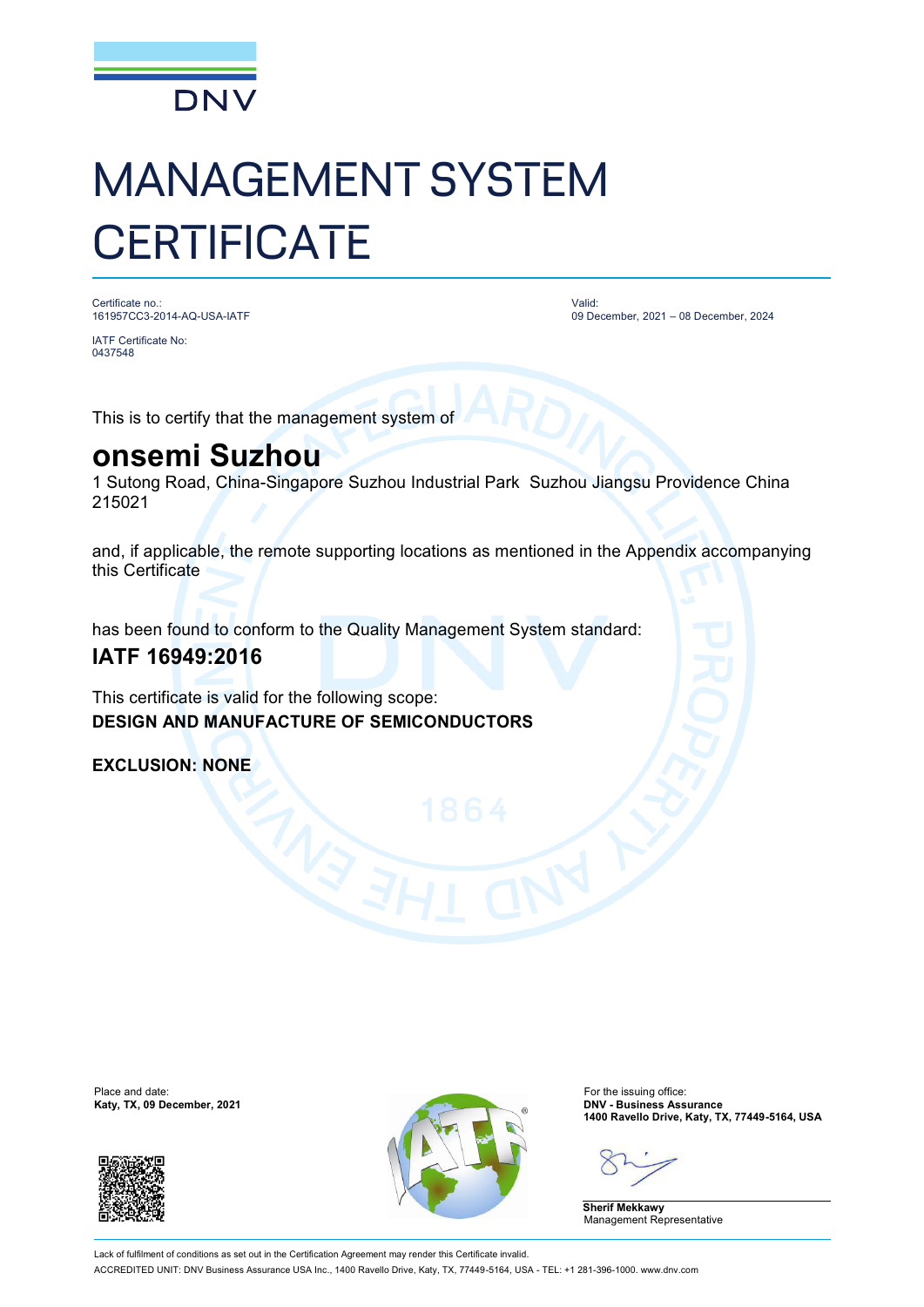

Certificate no.: 161957CC3-2014-AQ-USA-IATF IATF Certificate No: 0437548 Place and date: Katy, TX, 09 December, 2021

## **Appendix to Certificate**

#### **onsemi Suzhou**

Remote Support Locations included in the certification are as follows:

| <b>Site Name</b>              | <b>Site Address</b>                                                                                                            | <b>RSL Activities</b>                                                                                                                                                                                                                                                              | <b>Certification</b><br>Body |
|-------------------------------|--------------------------------------------------------------------------------------------------------------------------------|------------------------------------------------------------------------------------------------------------------------------------------------------------------------------------------------------------------------------------------------------------------------------------|------------------------------|
| onsemi Corporate Headquarters | 5005 East McDowell Road,<br>Phoenix, AZ, 85008, USA                                                                            | <b>Contract Review, Customer</b><br>Service, Information Technology,<br>Logistics, Management Review,<br>Policy Making, Product Design,<br>Process Design, Purchasing,<br>Quality Systems Management,<br>Sales, Strategic Planning, Supplier<br>Management, Warranty<br>Management | <b>DNV</b>                   |
| onsemi Bucheon                | 55, 850 Beon-gil, Pyeongcheon-ro<br>Wonmi-gu, Bucheon-si, Gyeonggi-<br>do, 14487, Korea                                        | Product Design, Process Design                                                                                                                                                                                                                                                     | <b>DNV</b>                   |
| onsemi Bengaluru              | Prestige Saleh Ahmed 01-06 Floor,<br># 105 Infantry Road, Bengaluru -<br>65001, India                                          | Sales<br>a. M                                                                                                                                                                                                                                                                      | <b>DNV</b>                   |
| onsemi Beijing                | Room 516, 5/F, Block A Innovation<br>Plaza, Tsinghua Science Park<br>Haidan District, Beijing 100084<br>P.R. China             | <b>Sales</b>                                                                                                                                                                                                                                                                       | <b>DNV</b>                   |
| onsemi Bundang                | 7th & 9th Floors, Hunus Bldg., 93<br>Baekhyeon-ro, Bundang-gu,<br>Seongnam-si, Gyeonggi-do, Seoul,<br>13595, Republic of Korea | <b>Customer Service</b>                                                                                                                                                                                                                                                            | <b>DNV</b>                   |
| onsemi Gunma                  | 1-1-1 Sakata, Oizumi-machi, Ora-<br>gun, Gunma, 370-0596 Japan                                                                 | <b>Product Design</b>                                                                                                                                                                                                                                                              | <b>DNV</b>                   |
| onsemi Kokomo                 | 2529 Commerce Drive, Suite B,<br>Kokomo, IN, 46902, USA                                                                        | <b>Sales</b>                                                                                                                                                                                                                                                                       | <b>DNV</b>                   |
| onsemi Kuala Lumpur           | Lot 1.02, Level One, KPMG Tower<br>No.#8, First Avenue Bandar<br>Utama, Petaling Jaya, Kuala<br>Lumpur, 47800, Malaysia        | Information Technology, Supplier<br>Management                                                                                                                                                                                                                                     | <b>DNV</b>                   |
| onsemi Livonia                | 19500 Victor Parkway, Suite 375,<br>Livonia, MI, 48152-7012, USA                                                               | <b>Sales</b>                                                                                                                                                                                                                                                                       | <b>DNV</b>                   |
| onsemi Meridian               | 3405 E. Overland Road, Suite 120,<br>Meridian, ID, 83642-5112, USA                                                             | Supplier Management                                                                                                                                                                                                                                                                | <b>DNV</b>                   |
| onsemi Munich                 | Einsteinring 28, 85609 Aschheim<br>München, Germany                                                                            | <b>Sales</b>                                                                                                                                                                                                                                                                       | <b>DNV</b>                   |